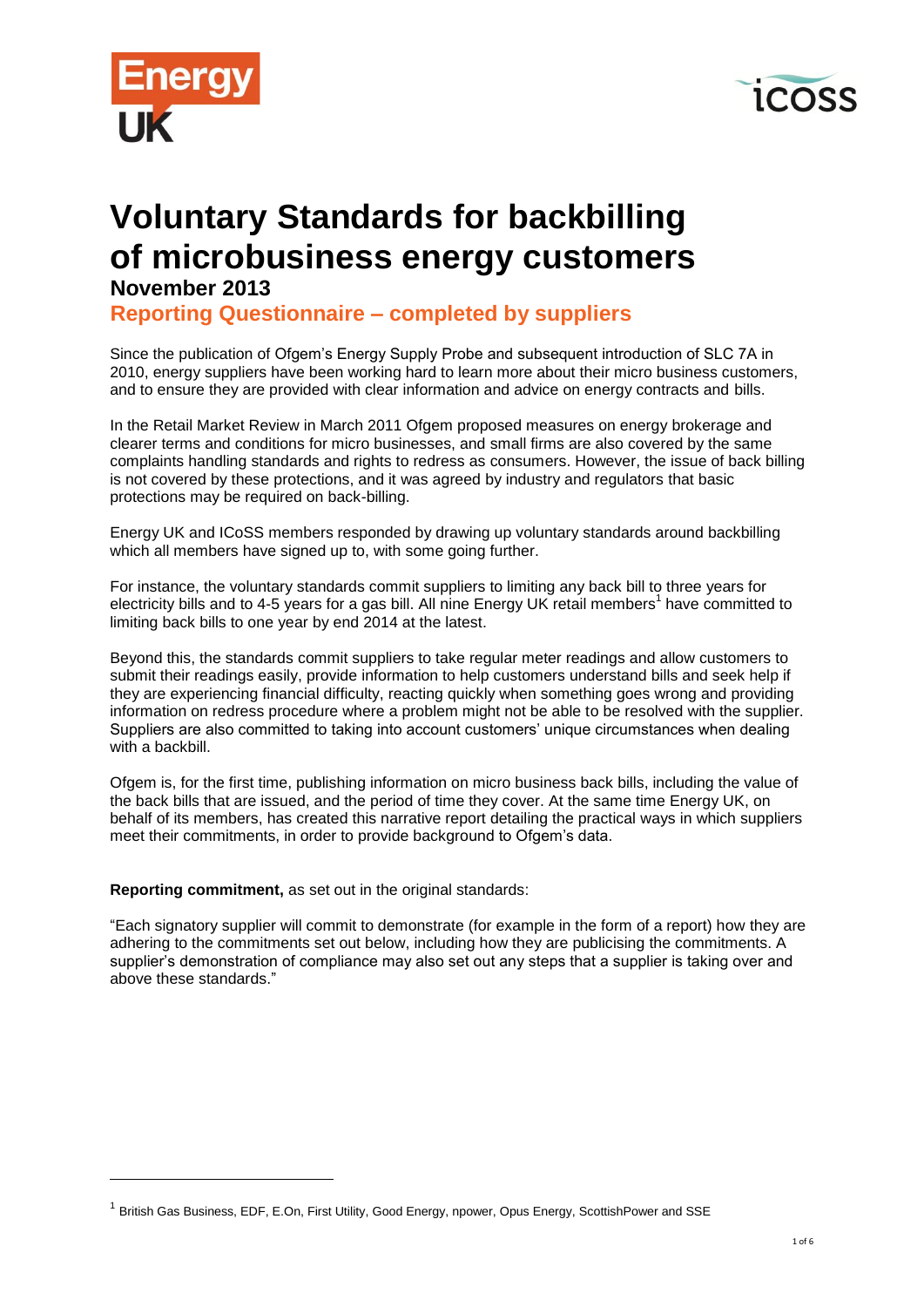The reporting questions below have been developed with reference to the following control objectives:

- **Authorisation** The objective is to ensure that all transactions are approved by responsible personnel in accordance with specific or general authority before the transaction is recorded. For example, making sure that back billing adjustments over a certain value are authorised, and that there is a management review of KPIs.
- **Completeness** The objective is to ensure that no valid transactions/customers have been omitted.
- **Accuracy** The objective is to ensure that all valid transactions are accurate, consistent with the originating data and information is recorded in a timely manner.
- **Validity/consistency** The objective is to ensure that all recorded transactions fairly represent the events that actually occurred, are lawful in nature, and have been executed in accordance with management's general authorisation. This may be achieved by ensuring all staff receive the right level training which covers all of the principles.

A well designed process with appropriate internal controls should meet most, if not all, of these control objectives.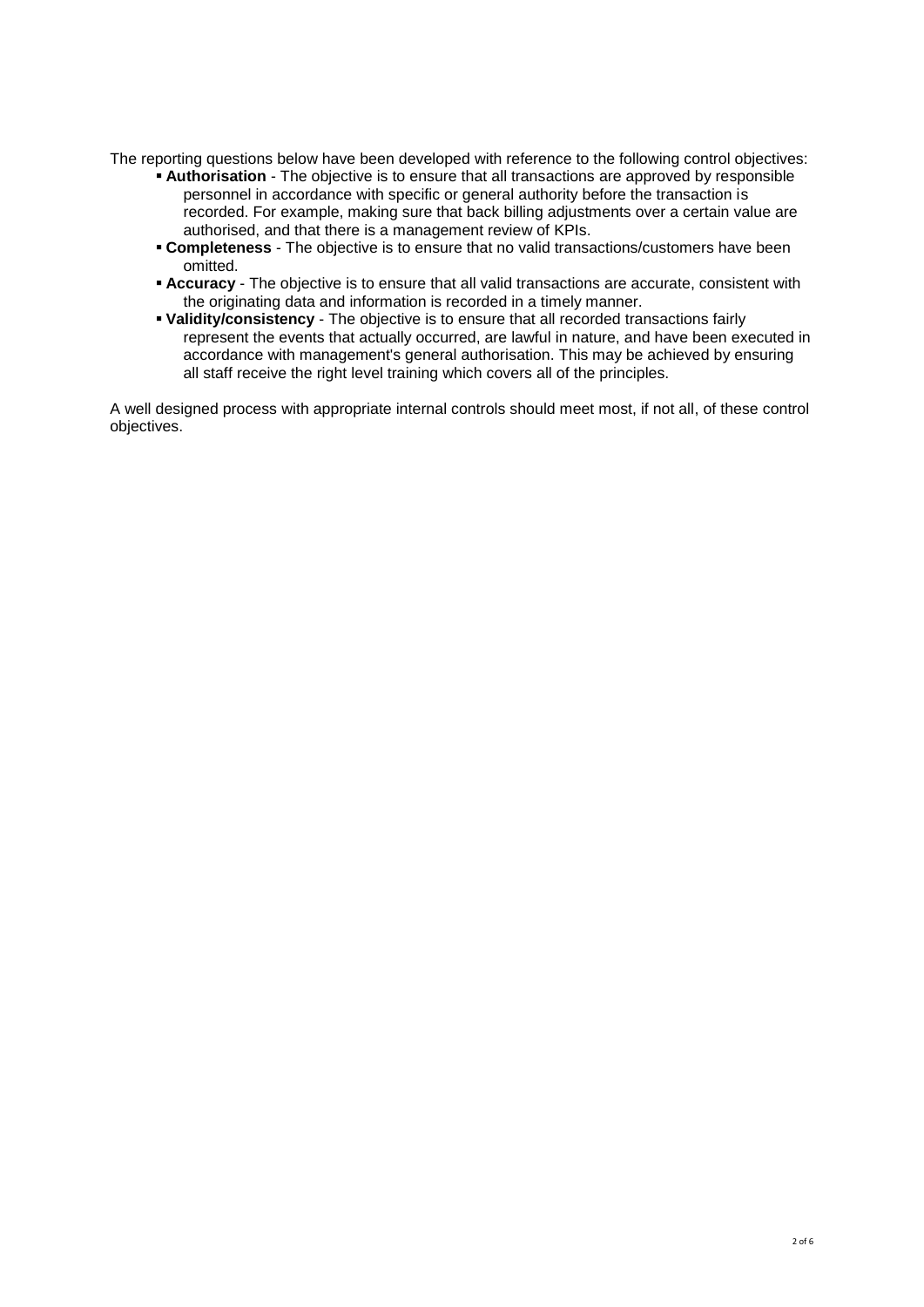# **Standard 1: Customer and Supplier responsibilities in relation to bills**

Guidance for energy suppliers:

**1. Conducting regular meter readings** – Your energy supplier will take all reasonable steps to read your meter on a regular basis, and will make all reasonable attempts to read it at least every two years.

Suppliers have a licence obligation to take all reasonable steps to inspect meters and meter installations at least every two years. Taking a meter reading forms part of the inspection process and allows suppliers to provide accurate bills and confirm meters are working properly and safely.

Some of our members go above and beyond this commitment, with several aiming to visit every three or six months. AMR or Smart meters may be read monthly.

Suppliers have developed a number of measures to report on the number of meters that are due a safety check and read, including setting up tight targets for access rates to achieve and the option to undertake special programmes in place if required.

Escalation procedures can be built into suppliers systems, such as triggering mechanisms when a customer account has not reported meter readings for a substantial period, and additional activities are carried out to address long-term issues around meter reading and site safety inspections.

Where suppliers have been unable to gain access to sites or meters, they will try various communication methods, such as letters, to attempt to make appointments to enter premises to access meters. These can be automatically triggered in some supplier systems.

Most suppliers have specific reporting procedures where meter reading figures are highlighted to senior managers on a monthly basis.

The rollout of smart meters will reduce the need for suppliers to read meters, but meters will still be inspected on a regular basis for safety reasons.

#### **2. Making it easy for customers to submit their own readings** - Your supplier will provide you with information on how you can submit your own meter readings, either online, by post or by phone.

Supplier websites contain information for customers on how they can submit readings via email, through the website itself (via special reading submission pages) or over the phone.

Several suppliers support an 'app' which allows customers to submit readings through their mobile phones, or may accept photographs of the meter with the readings displayed.

Most suppliers use their bills to signpost their websites as a source of information for customers with concerns around bill calculation.

In some cases suppliers proactively prompt customers to provide an actual meter reading either through reminder letters, emails or text messages.

Suppliers will try, where possible, to highlight the importance of regular meter readings to their customers through their websites and via leaflets.

**3. Providing customers with information on how they can help ensure an accurate bill** – Your supplier will supply you with information on, for example, how to understand your bill and what to do if you believe the bill is inaccurate.

Customers are encouraged to make contact with their supplier if they believe their bill is incorrect or inaccurate, and are encouraged to provide regular meter readings.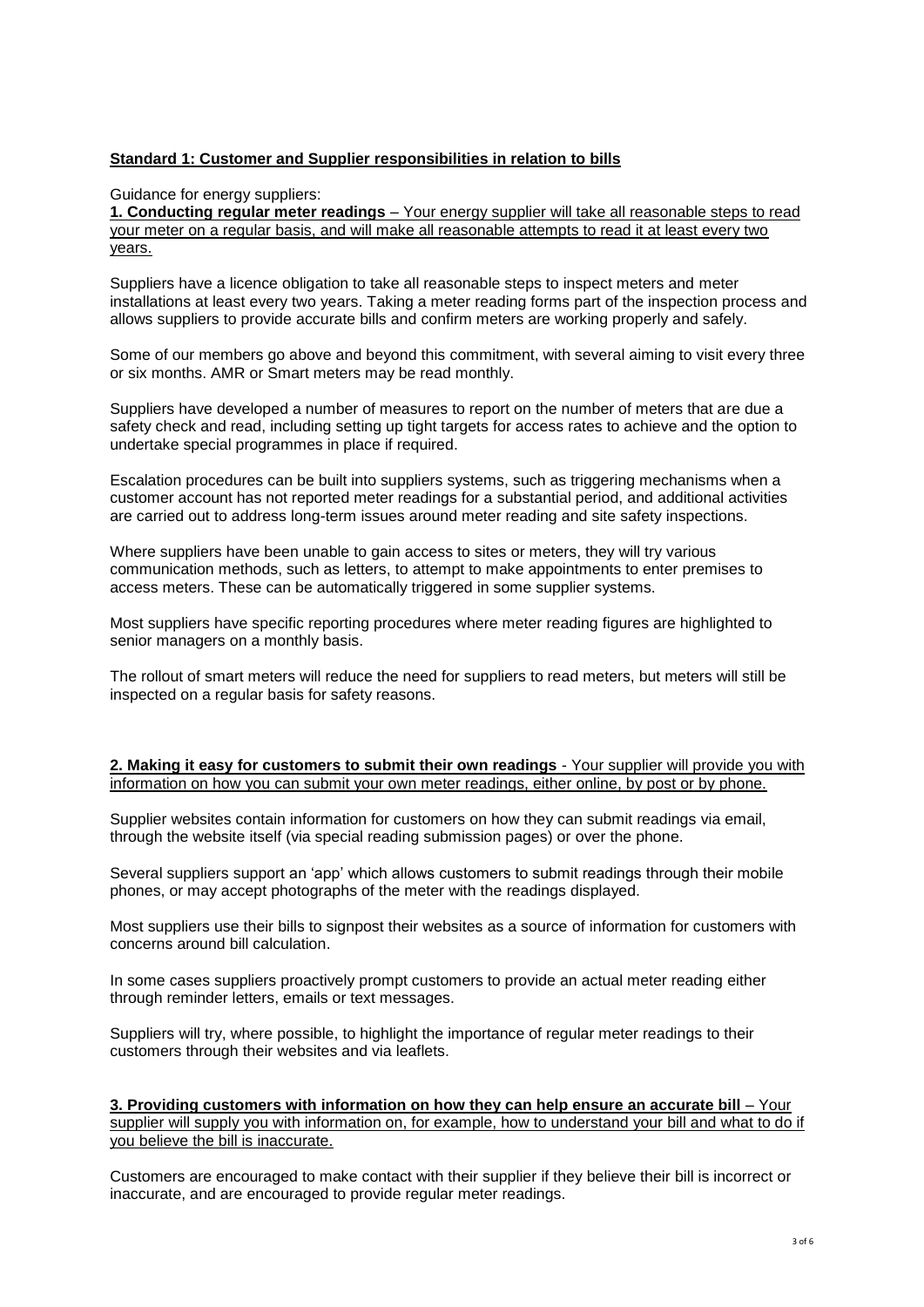All suppliers provide customer service numbers for queries. For customers who want to contact their supplier outside of working hours most suppliers provide an email address for queries, such as an email address.

Suppliers provide customer factsheets, e-guides, leaflets and welcome packs that include information on how to submit regular readings, or provide this information on bills.

### **4. Responding to meter readings provided by customers** – Your energy supplier will, when an accurate meter reading is agreed, reflect that reading in your bill.

Most suppliers endeavour to line up their billing cycles with meter read cycles, increasing the likelihood of a specific read ending up on the bill.

If a supplier is unable to use a customer submitted read – for instance where a read looks to be invalid - the supplier will contact the customer to advise and ask for another read.

An invalid read may be identified by comparing it against previous and expected usage using actual meter readings and previous bills, or by validating it against consumption or charges.

Readings submitted outside of the billing window may still be used by some suppliers if it is within set tolerance levels, or the reading may be used to derive a more accurate estimate on the customer's current bill.

Readings may be dealt with manually by a central team that monitors information relating to customer reads, or automatically where Interactive Voice Recognition is used. Where information is logged automatically, but is not within indicated parameters, the case will be routed through to an agent to be dealt with manually.

The agent will contact the customer directly, or trigger a process which sends a letter to the customer requesting to resubmit the read or contact the supplier. Suppliers may require agents to provide an online validation for reads provided over the phone.

The rollout of smart meters is expected to drive substantial improvements in billing accuracy.

**5. Working with others to help you out** – If you do receive a backbill for energy that you have used, your supplier will make your payment options clear. If the bill might place you in financial difficulty and you need independent advice or support, your energy supplier will let you know where you can get advice from an external adviser. Where appropriate, your supplier will take this advice into account when dealing with your backbill.

Suppliers have various policies, procedures, training programmes and training documents to ensure a consistent approach to back billing is applied to all of their customers. Many companies review these documents on an annual or ad hoc basis.

While specific procedures and training may differ across suppliers and fuel types, they would hold the basic requirement that a customer should be treated in a manner appropriate to their circumstances. Suppliers may also have embedded controls for authorising payments to customers, which will ensure consistency.

Suppliers regularly report internally on backbilling (typically weekly or monthly), particularly on back bills which exceed one year. One supplier reviews any back bill extending beyond a three year period on a case by case basis. These cases are reviewed by a specific team and submitted for managerial review within the supplier's Customer Services department.

Suppliers will signpost customers in financial difficulty to third parties where appropriate. Business Debtline offers impartial and independent debt advice to sole traders and partnerships, and the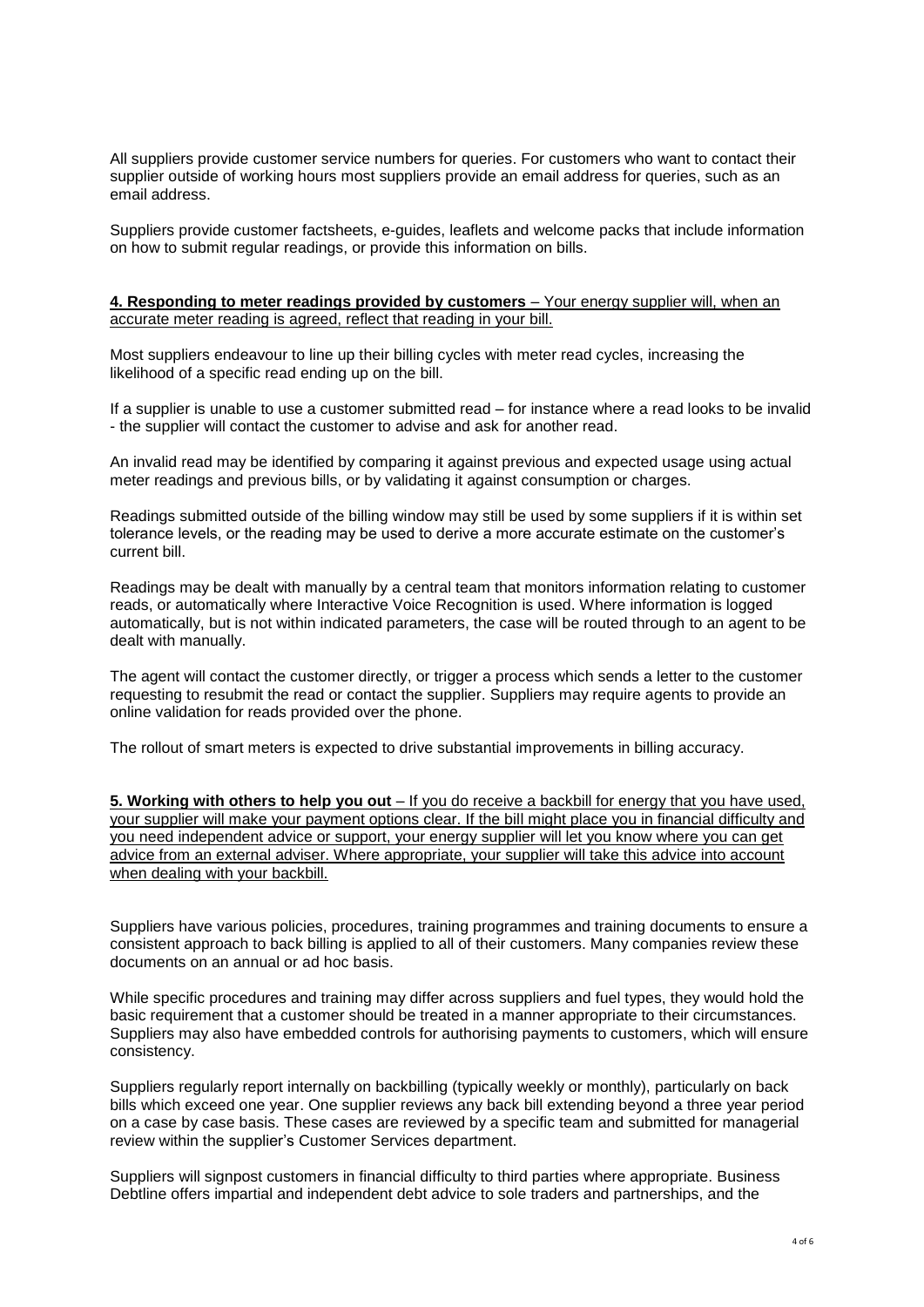Citizens Advice Consumer Service offer free, impartial and independent advice on energy issues. Some suppliers also provide funding to Business Debtline.

**6. Letting you know your rights** – Your energy supplier will make every effort to resolve any issue you have with a backbill through their own internal processes. In cases that have not been resolved in eight weeks or where a supplier feels it cannot resolve your complaint, the supplier must inform you of the dispute resolution that is available through the Energy Ombudsman. Your supplier should also log all customer contact so that there will be a paper trail of your complaint.

Suppliers' bills provide customers with information about alternative dispute settlement, including contact details for the Ombudsman and Citizens Advice Consumer Service.

Suppliers may direct customers, where appropriate, to the Business Debt Line during telephone conversations, in letters related to back billing, or through their websites.

Suppliers must log complaints in accordance with the Complaint Handling Regulations 2008. Where a complaint is not resolved - either when the complaint has been open for 8 weeks or when a deadlock situation has been reached - customers will be referred to the Energy Ombudsman.

Information about complaint handling procedure as well as general information on the Ombudsman is available on supplier websites, in terms and conditions and on the back of bills. Suppliers will also inform customers of the procedure through deadlock and 8 week letters.

**7. Treating you fairly when a problem arises** - Your supplier has committed to take into account your circumstances and the facts of your case when dealing with any backbill issued. These considerations will be reflected in terms offered to you, such as in any repayment plan.

Suppliers will consider various unique factors when deciding how best to proceed with back billing cases, including reviewing the reason for the back-bill, the length of the back-bill period, the back-bill amount and the customer's financial situation.

Requests concerning payment arrangements, such as repayment plans, may be routed through to a dedicated team. Agents will have received training and guidance about supplier back-billing processes, including dealing with customers in a manner appropriate to their circumstances, such as allowing time to pay.

Suppliers may, where a customer is unable to pay in full regardless of fault, discuss options available and individually assess these customers.

**8. Acting as soon as possible when discovering something unusual about your account** – As soon as your supplier discovers that you may be paying the wrong amount for your energy, your energy supplier will let you know and will seek to ensure you are paying the correct amount. This will include, where appropriate and possible, contacting a customer prior to issuing a backbill.

Suppliers will try to make contact with their customers prior to issuing a back bill via a number of methods, such as telephone call, letter or email (or a combination of these), and will seek to provide an explanation for any backbill issued.

Suppliers may take different approaches to contacting their customers, depending on the length of time the back bill covers. Suppliers often escalate to manager level any back bill with duration of more than three years prior to contacting a customer.

Back bills are detected through control reports and reporting on invoices being produced, as well as through data analysis of aged unbilled, portfolio reconciliation as well as billing exceptions and billing accuracy.